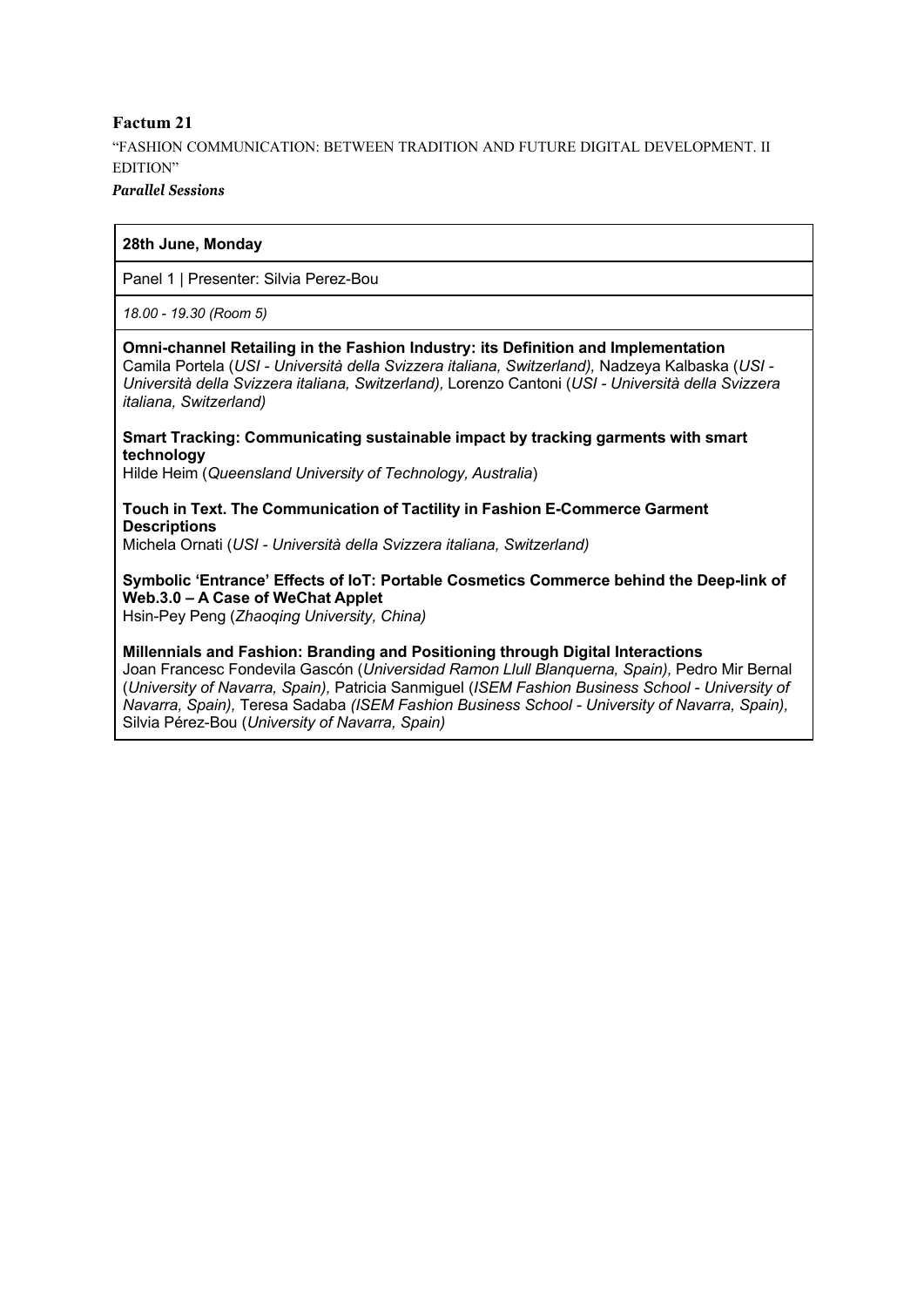# **29th June, Tuesday**

Panel 2 | Presenter: Lorenzo Cantoni

*14.00 - 15.30 (Room 5)*

**100 years of fashion activism: From the women's suffrage movement to the US 2020 Elections** Gabriela Ambás (*Universidad Panamericana, México),*Teresa Sádaba (*ISEM Fashion Business School - University of Navarra, Spain)*

#### **Intercultural Crisis Communication on Social Media: A Case from Fashion**

Alice Noris (*USI - Università della Svizzera italiana, Switzerland),* Lorenzo Cantoni *(USI - Università della Svizzera italiana, Switzerland)*

**The revival of heritage fashion houses: brand identity in the digital era.**

Gemma Muñoz Domínguez (*Universidad Complutense de Madrid, Spain),* Paloma Díaz Soloaga (*Universidad Complutense de Madrid, Spain)*

**Fashion Statements. Fashion Communication as an Expression of Artistic, Political and Social Manifestos between Physical and Digital** Vittorio Linfante (*Politecnico di Milano, Italy)*

### **Rallying Hashtags as a Tool for Societal Change in Fashion**

Olga Karamalak *(HSE University, Russia),* Lorenzo Cantoni (*USI - Università della Svizzera italiana, Switzerland)*

Panel 3 | Presenter: Cristina Sánchez Blanco

*14.00 - 15.30 (Room 12)*

 **Chanel Nº 5 and the Communication of Intangibles: The Film and The One That I Want** Ana Sanchez de la Nieta (*Universidad Rey Juan Carlos, Spain)*

**Virgil Abloh´s contemporary discourse: an academic approach to his communication strategies** María Villanueva Cobo del Prado (*Universidad Villanueva, Spain),* Carmen Baniandrés Gómez (*Universidad Villanueva, Spain),* Maria Rufat (*Universidad Villanueva, Spain)*, Laura Martin-Escanciano (*Universidad Villanueva, Spain)*

**Digital Fashion Competences: a longitudinal study**

Tekila Harley Nobile (*USI - Università della Svizzera italiana, Switzerland)*, Nadzeya Kalbaska (*USI - Università della Svizzera italiana, Switzerland)*, Rafael Almeida de Oliveira (*Universidade Federal de Minas Gerais, Brazil),* Lorenzo Cantoni (*USI - Università della Svizzera italiana, Switzerland)*

**Harper's Bazaar en español (1967): the failed attempt to start a Spanish edition of Harper's Bazaar in the 1960's.**

Daniele Gennaioli (*Universidad Politécnica de Madrid, Spain)*

**Instant Fashion Aesthetics – Construction of the Sensory and Engaging Fashion Brand on Instagram** Dorrit Bøilerehauge (*Aarhus University, Denmark)*

**Advertising formats evolution on fashion brands communication: Contagious case study 2010-2020** Cristina Sánchez-Blanco (*School of Communication. University of Navarra, Spain),* Jorge Del Río Pérez (*School of Communication. University of Navarra, Spain),* Marta Torregrosa Puig (*School of Communication. University of Navarra, Spain),* Elena Luisa Sanjurjo (*School of Economics. University of Navarra, Spain)*

Panel 4 | Presenter: Nadzeya Kalbaska

*15.30 - 17.00 (Room 5)*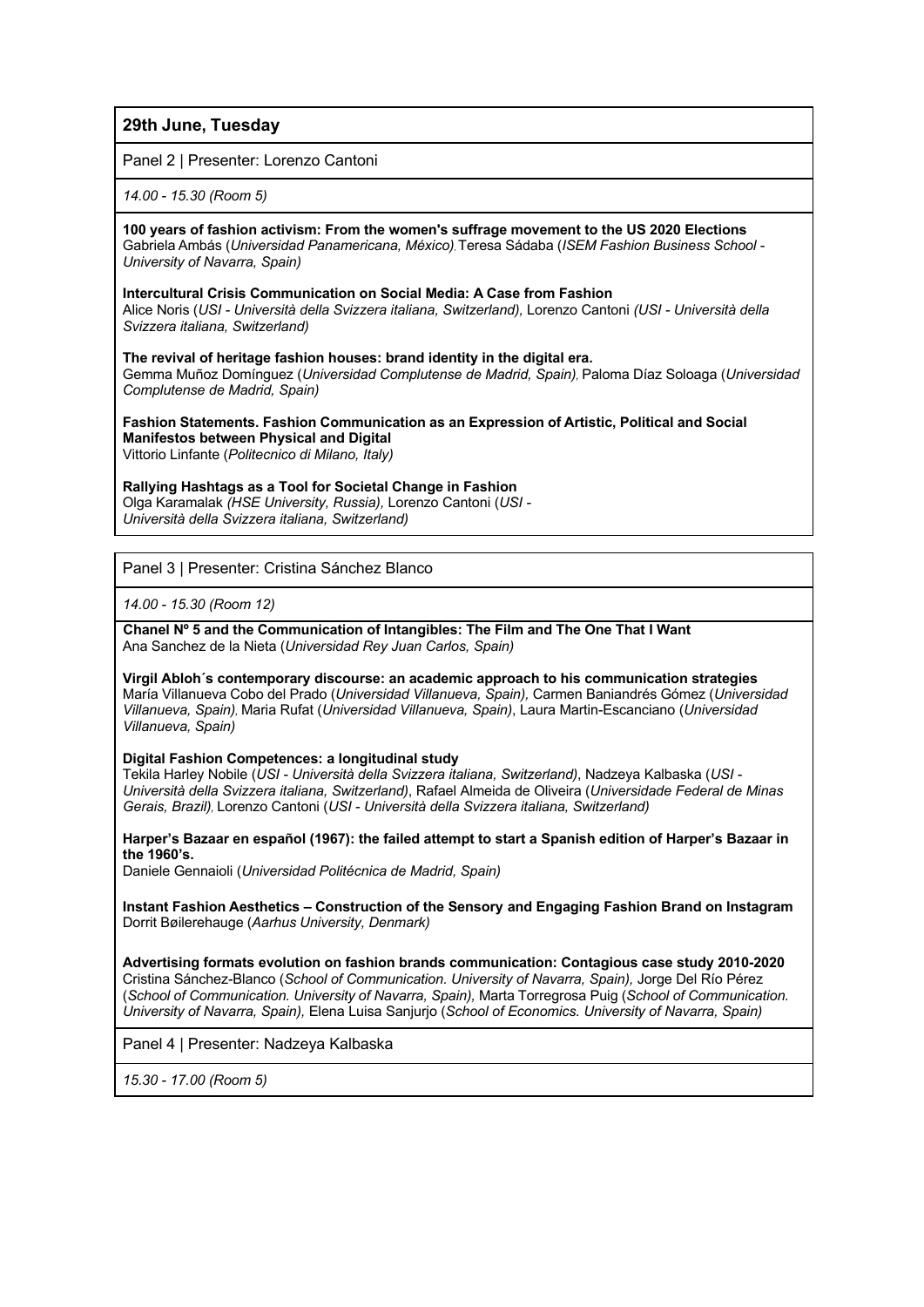#### **Building a prosocial communication model in the fashion sector, based on sustainability and artificial intelligence, derived from Covid-19**

Lucia Perez Perez (*EAE Business School, Spain)*, Maria Gaton Fraile (*Universidad de Málaga, Spain),* Santa Palella Sacuzzi (*EAE Business School, Spain)*

#### **Dressed in Words: Crafting Fast or Slow Fashion Hashtags**

Katharina Sand (*USI - Università della Svizzera italiana, Switzerland)*

#### **Understanding the internal and external drivers and barriers for digital servitization in the European textile manufacturing industry**

Olga Sironi (*USI - Università della Svizzera italiana, Switzerland)*, Nadzeya Kalbaska (*USI - Università della Svizzera italiana, Switzerland)*, Jonathan Rösler (*University of St. Gallen, Switzerland),* Thomas Friedli (*University of St. Gallen, Switzerland)*

**Towards Responsible Customer Experience in Fashion Retailing** Julia Wolny (*EADA, Spain)*

**Adolfo Domínguez: the role of sustainability on the social media engagement in 2020** Elisa Regadera (*Universitat Internacional de Catalunya (UIC Barcelona), Spain),* Paula Gargoles (*University of Navarra, Spain*), Lucía Pérez (*EAE Business School, Spain).*